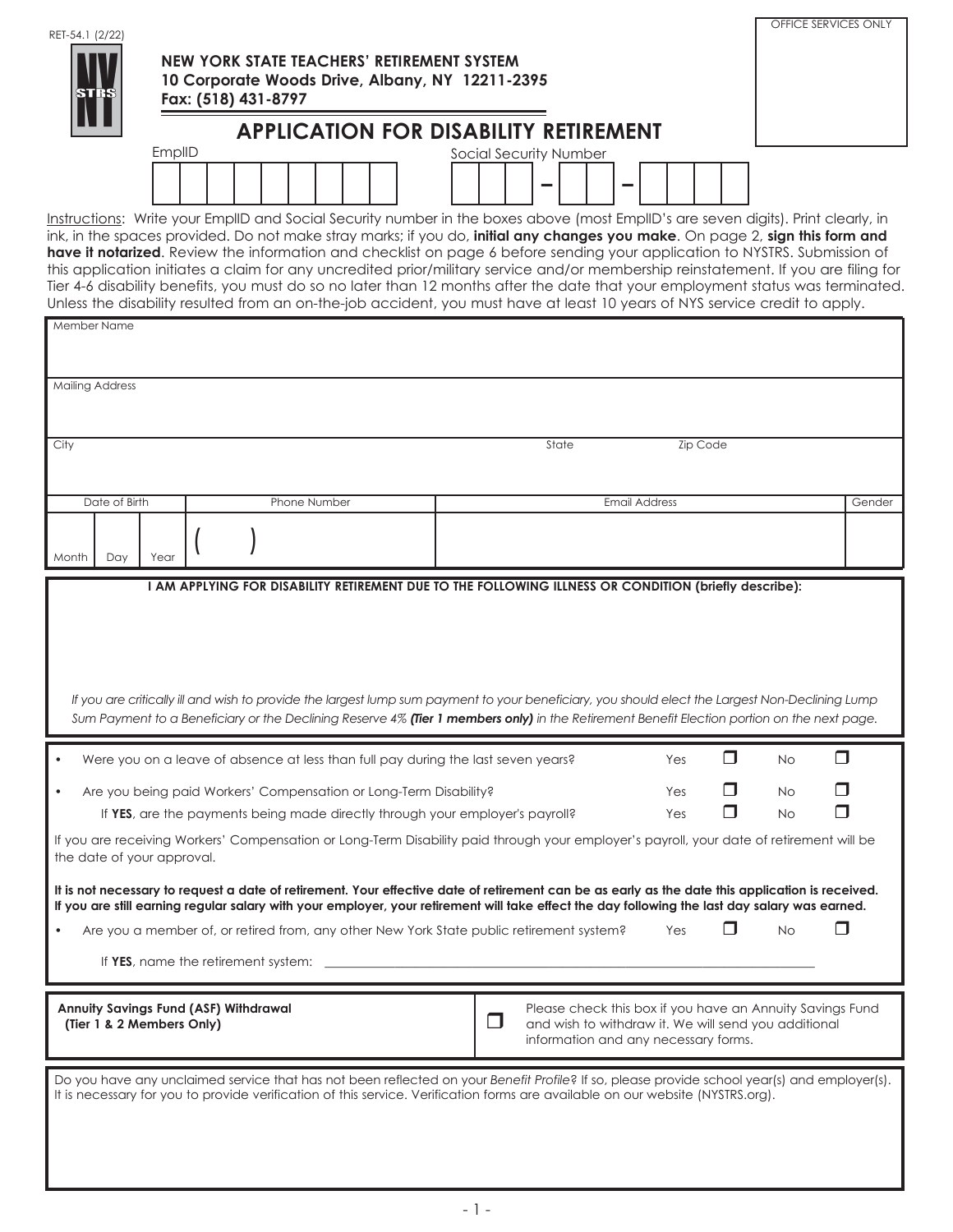## **RETIREMENT BENEFIT ELECTION**

| Please review the option descriptions on pages 3-4 and <b>CHECK ONE BOX BELOW</b> for the form of benefit you want.                                                                                                                                                                                   |  |         |  |      |            |      |     |
|-------------------------------------------------------------------------------------------------------------------------------------------------------------------------------------------------------------------------------------------------------------------------------------------------------|--|---------|--|------|------------|------|-----|
| <b>Maximum</b> - Do not designate a beneficiary if you select this option.                                                                                                                                                                                                                            |  |         |  |      |            |      |     |
| <b>Lump Sum Options</b><br><b>Guarantee Options</b><br><b>Survivor Options*</b><br><b>Pop-up Survivor Options*</b>                                                                                                                                                                                    |  |         |  |      |            |      |     |
| Annuity Reserve (Tier 1 & 2 only)                                                                                                                                                                                                                                                                     |  | 5-Year  |  | 100% | 50%        | 100% | 50% |
| Declining Reserve 4% (Tier 1 only)                                                                                                                                                                                                                                                                    |  | 10-Year |  | 75%  | 25%<br>L L | 75%  | 25% |
| Largest Non-Declining Lump Sum Payment to a Beneficiary (Tier 1 members should note that the beneficiary payment<br>under this option is less than the initial payment under the Declining Reserve 4%. However, this option provides the largest<br>fixed lump sum payment to your beneficiary(ies).) |  |         |  |      |            |      |     |
| <b>Alternative Option</b> <sup>*</sup> - Please provide a specific description:                                                                                                                                                                                                                       |  |         |  |      |            |      |     |

**\***Per the Internal Revenue Code, the percentage available under a Survivor option or Pop-Up Survivor option may be limited when the beneficiary named is not the member's spouse and the beneficiary is more than 10 years younger than the member.

### **BENEFICIARY DESIGNATION**

 **Complete this section if you choose an option other than Maximum election** *(see information on pages 3-4)*

| <b>BENEFICIARY INFORMATION</b> |                                |                             |                                    |  |  |
|--------------------------------|--------------------------------|-----------------------------|------------------------------------|--|--|
| Name                           | Check One<br>$\Box$<br>Primary | Check One<br>$\Box$<br>Male | Date of Birth                      |  |  |
| Street                         | $\Box$<br>Contingent           | Ō<br>Female                 | Beneficiary's<br>Social Security # |  |  |
| City, State, Zip               | Relationship                   |                             |                                    |  |  |
| Name                           | Check One<br>□<br>Primary      | Check One<br>$\Box$<br>Male | Date of Birth                      |  |  |
| Street                         | $\Box$<br>Contingent           | $\Box$<br>Female            | Beneficiary's<br>Social Security # |  |  |
| City, State, Zip               | Relationship                   |                             |                                    |  |  |
| Name                           | Check One<br>$\Box$<br>Primary | Check One<br>$\Box$<br>Male | Date of Birth                      |  |  |
| Street                         | Contingent $\square$           | Ō<br>Female                 | Beneficiary's<br>Social Security # |  |  |
| City, State, Zip               | Relationship                   |                             |                                    |  |  |
| Name                           | Check One<br>$\Box$<br>Primary | Check One<br>$\Box$<br>Male | Date of Birth                      |  |  |
| Street                         | $\Box$<br>Contingent           | $\Box$<br>Female            | Beneficiary's<br>Social Security # |  |  |
| City, State, Zip               | Relationship                   |                             |                                    |  |  |

### *\*\* This form must be signed and acknowledged before a Notary Public in order to be valid \*\**

| Signature of<br>Member |                                                                                                                                                                                                                                                                                                                                                                                                                                                                             |                          |                                       |  |
|------------------------|-----------------------------------------------------------------------------------------------------------------------------------------------------------------------------------------------------------------------------------------------------------------------------------------------------------------------------------------------------------------------------------------------------------------------------------------------------------------------------|--------------------------|---------------------------------------|--|
|                        |                                                                                                                                                                                                                                                                                                                                                                                                                                                                             |                          |                                       |  |
|                        | before me the undersigned, personally appeared _________________________________<br>personally known to me or proved to me on the basis of satisfactory evidence to be the individual whose name is subscribed to the within<br>instrument, and acknowledged to me that he/she executed the same in his/her capacity, and that by his/her signature on the instrument, the<br>individual, or the person upon behalf of which the individual acted, executed the instrument. | (Print Applicant's Name) |                                       |  |
|                        |                                                                                                                                                                                                                                                                                                                                                                                                                                                                             |                          |                                       |  |
|                        |                                                                                                                                                                                                                                                                                                                                                                                                                                                                             |                          | Affix Stamp (include expiration date) |  |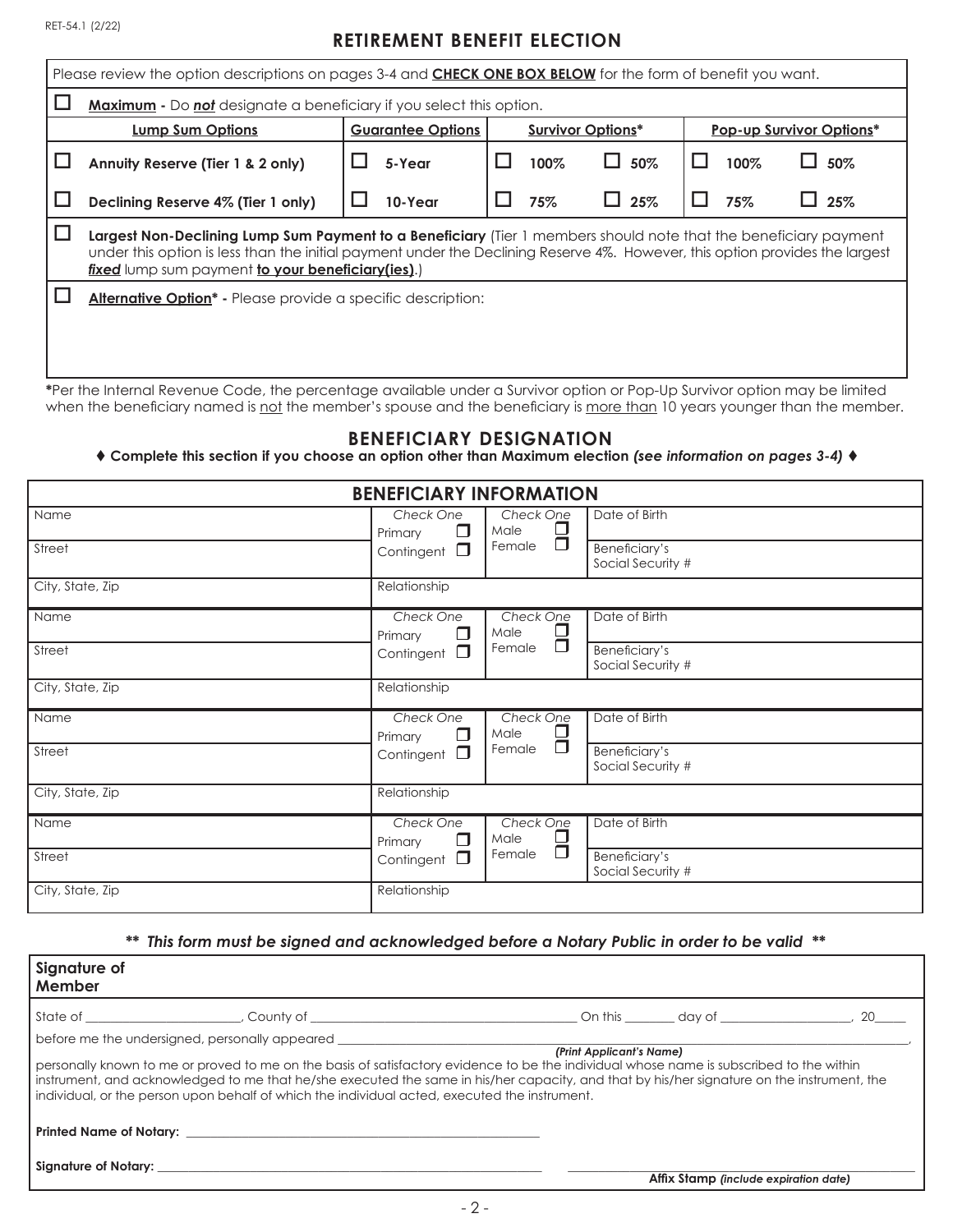## **DESCRIPTION OF MAXIMUM AND OPTIONAL BENEFITS**

*No matter which option you elect, you receive monthly benefits for life. If you have a Domestic Relations Order (DRO) on file, your ability to elect certain options may be limited. General information regarding DROs is available in the Domestic Relations Order publication on our website (NYSTRS.org).*

*If you do not elect an option, you will be retired under the Maximum. If you are applying with a lifethreatening illness, please select either the Declining Reserve 4% (for a Tier 1 member) or the Largest Non-Declining Lump Sum Payment to a Beneficiary option. This is the only option that will protect your beneficiary(ies), should you pass prior to retirement becoming effective. Once approved, if you wish to change your option election, NYSTRS must receive your* **Election of Retirement Benefit (RET-54.6)** *within 30 days after the date your retirement becomes effective or 30 days after Medical Board approval, whichever is later. After that 30-day period, your election is irrevocable. Forms will be considered filed on the day they are mailed if they are mailed by registered or certified mail via the U.S. Postal Service, or by an equivalent delivery service that provides mail tracking and is approved for use by the System. Please see the Contact Us > Get in Touch page at NYSTRS.org for a list of delivery services currently approved by the System.*

## **Maximum**

This election will provide you with the largest possible annual benefit. The maximum benefit does not provide a payment to a beneficiary. All payments will cease at your death.

**Lump Sum Options** — You may designate *multiple* primary and/or contingent beneficiaries under these options.

**Annuity Reserve — This option is only available to Tier 1 or Tier 2 members who do not withdraw their Annuity Savings Fund (ASF) at retirement.** The Annuity Reserve is the total in your ASF at retirement. If your death occurs *before* the Total Reserve has been paid, the balance will be paid in a lump sum to your beneficiary. If death occurs *after* the Annuity Reserve has been paid, all payments will cease at your death.

**Declining Reserve 4% — This option is only available to Tier 1 members.** The Total Reserve is the pension reserve established at the time of your retirement plus the balance in your Annuity Savings Fund, if any. If your death occurs *before* the Total Reserve has been paid, the balance will be paid in a lump sum to your beneficiary. If death occurs *after* the Total Reserve has been paid, all payments will cease at your death. There is a variation of this option based on a 7% interest rate that would result in a smaller Total Reserve but a larger monthly payment; please contact us if this interests you.

**Largest Lump Sum** — This option will provide all members with the *largest possible* lump sum **payment to a beneficiary**. Tier 1 members should note that although the payment to a beneficiary under this option will be less than the Total Reserve initially established under the Declining Reserve 4% option, the lump sum payment under this option does not decrease over time.

Your estimate provides you with the largest lump sum payment to your beneficiary. The "Cost per \$1000" indicated on your estimate will allow you to calculate your benefit should you desire a fixed lump sum payment of a lesser amount to your beneficiary. If you desire a lesser lump sum payment to your beneficiary, you should select the Alternative Option on the retirement application and indicate the lump sum payment desired. The following example will help you calculate the effect a lesser lump sum payment will have on your retirement benefit.

**Example:** Your Annual Maximum Benefit is \$60,000; your "Cost per \$1000" is \$25; you want to provide a \$20,000 lump sum payment to your beneficiary.

20 (increments of  $$1000$  needed)  $\times$  \$25 ("Cost per  $$1000"$ ) = \$500 Annual Cost of the Coverage

\$60,000 (Maximum Benefit) minus \$500 (Cost of Coverage) = \$59,500 Optional Member Benefit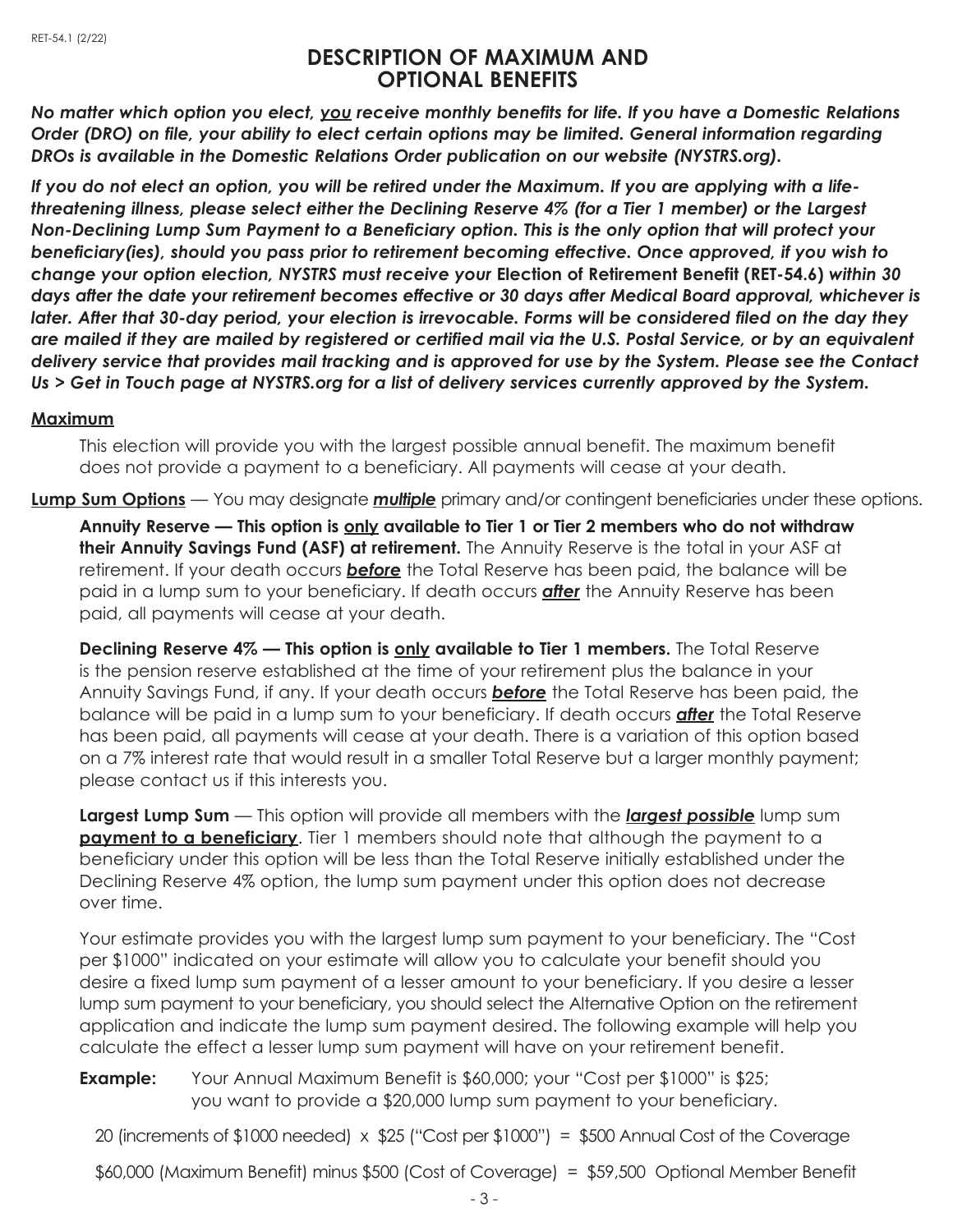**Guarantee Options** — You must designate *only one* primary beneficiary. **Multiple** contingent beneficiaries are allowed.

If you predecease your beneficiary within 5 or 10 years of the date of your retirement, your beneficiary will receive the same monthly payment you were receiving for the remainder of the 5- or 10-year period. If you live beyond the 5- or 10-year guaranteed period, your benefit will cease at your death. **If your primary beneficiary begins to receive payments and dies before the 5- or 10-year guaranteed period expires, the commuted value of any installments due will be paid in a lump sum to your contingent beneficiary.**

**Survivor Option and Pop-up** — You must designate *only one* primary beneficiary under these options. Contingent beneficiaries are not allowed.

If your beneficiary survives you, the beneficiary will receive the designated percentage of your reduced benefit throughout the beneficiary's lifetime. You must provide proof of date of birth for your beneficiary. **Under the Pop-up Option your benefit will increase to the Maximum if your beneficiary predeceases you. Your beneficiary designation may not be changed after 30 days after your date of retirement.**

\*Per the Internal Revenue Code, the percentage available under a Survivor option or Pop-Up Survivor option may be limited when the beneficiary named is not the member's spouse and the beneficiary is more than 10 years younger than the member.

## **Alternative Option**

**All members** may request *any variation* of a lump sum, guarantee, survivor or pop-up option that is reasonable and can be computed actuarially. (See asterisked note above this section.)

Beneficiaries of Tier 2-6 members who elected the **In-Service Paragraph 2 Death Benefit** upon joining NYSTRS may be entitled to receive a **lump sum payment** after retirement. The lump sum payment is in addition to any payments made as a result of an Optional Benefit selection. Please refer to the *Active Members' Handbook* and your *Benefit Profile* for additional information.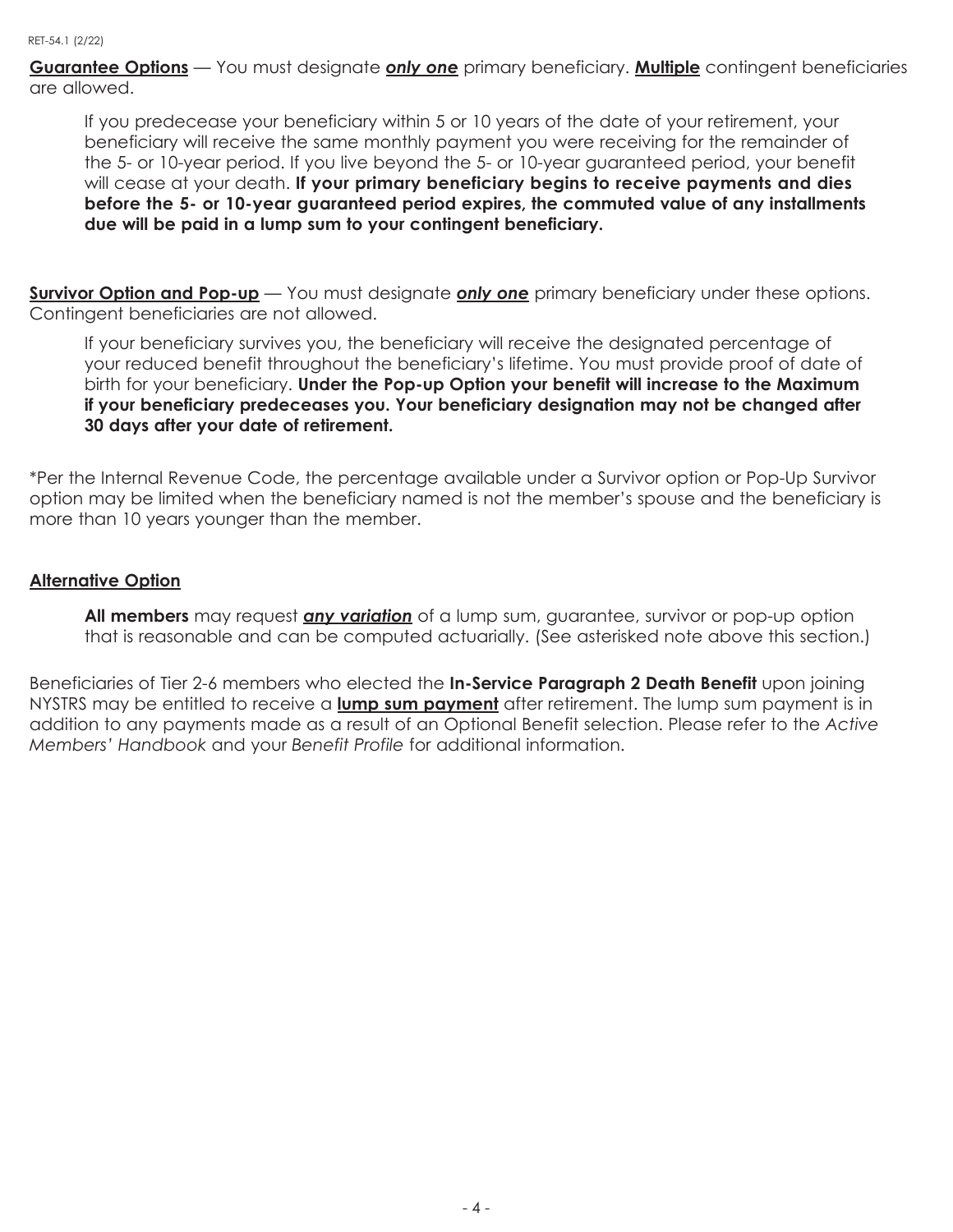# **DISABILITY RETIREMENT INFORMATION**

#### **Filing Information**

If you apply for disability retirement, you must provide proof the disability existed at the time you ceased teaching in a NYS public school. The Retirement Board may require you to be examined by a physician selected by the System. Refusal to submit to the required examination will result in disapproval or discontinuance of your disability retirement.

Your application must be **received** by the Retirement System for your retirement to become effective. Applications will be considered filed on the day they are mailed if they are mailed by registered or certified mail via the U.S. Postal Service, or by an equivalent delivery service that provides mail tracking and is approved for use by the System. Please see the Contact Us > Get in Touch page at NYSTRS.org for a list of delivery services currently approved by the System. You should retain proof that your application was sent to the System for your records.

We will process your application and the option payment will be made if:

- You die before the effective date of retirement, **and**
- You selected either the Declining Reserve 4% (for a Tier 1 member) or the Largest Non-Declining Lump Sum Payment to a Beneficiary, *and*
- You otherwise qualify for disability retirement, **and**
- The Retirement Board determines the illness specified in your application is related to the cause of your death.

#### **Contributions**

If you are a Tier 1 or 2 member, you may withdraw the balance of your Annuity Savings Fund (ASF), if any, in lieu of receiving a monthly annuity. To withdraw these funds, please check the box on page 1 of this application. We will deduct any outstanding loan balance from your ASF.

#### **Cancellation or Retirement Date Change**

If you wish to cancel your application for retirement or change the date your retirement will commence, you should send us a signed letter indicating your desire to cancel your retirement or change your retirement date. This letter must be received by the System *prior to* the date your retirement would have occurred.

#### **Death Benefit for Tier 2 – 6 Members**

For those members who are eligible for the Paragraph 2 death benefit coverage, a separate post-retirement benefit may be payable to the designated beneficiary. To be eligible for this benefit, you *must* retire with in-service coverage within a year of leaving payroll and not work in non-NYSTRS reportable employment from your cease work date to your retirement.

#### **Membership Reinstatement**

If you held an earlier date of membership in *any* NYS public retirement system, your current membership may be reinstated to the earlier date. **Tier 3 – 6 members reinstating to Tier 1 or 2 must repay any outstanding loan balance before their date of retirement.** If you feel you may benefit from membership reinstatement, you must advise us in writing immediately.

#### **Accelerated Death Benefit**

Under certain conditions members may be eligible to forfeit their disability retirement in lieu of a lump sum payment equal to their pre-retirement death benefit. Please advise us immediately if you are interested.

#### **Loan Payments**

If it is your intent to repay all or a portion of any outstanding loan prior to retirement, NYSTRS must receive the payment prior to the effective date of retirement. Any payments received after the date **will not** be credited to the outstanding loan balance.

#### **Filing for Protection**

Filing "For Protection Only" is intended for those having been diagnosed with a life-threatening medical condition or having a significant surgery, and simply means that, in doing so, you are protecting the benefit for your beneficiary(ies) in the event of your death.

If you are filing for protection, when you fill out the *Application for Disability Retirement* (RET-54.1):

- Write the words "For Protection Only" at the top of the form.
- Indicate the nature of your disability.
- Do NOT request a date of retirement.
- Choose the Largest Non-Declining Lump Sum as your retirement option and designate a beneficiary.
- Complete and return the *Medical Information Summary* (RET-54.1B).

Your "For Protection Only" benefit will be paid only if you pass as a result of the illness listed on your application/Medical Summary.

While your application remains on file "For Protection" the option selection must remain the Largest Non-Declining Lump Sum. If you have filed "For Protection Only" and then at a later date decide to pursue disability retirement, you must notify us in writing you wish to continue with your disability retirement application. Once you are approved by the Retirement Board, you will have 30 days from the effective date of retirement to change your retirement option to the option of your choice.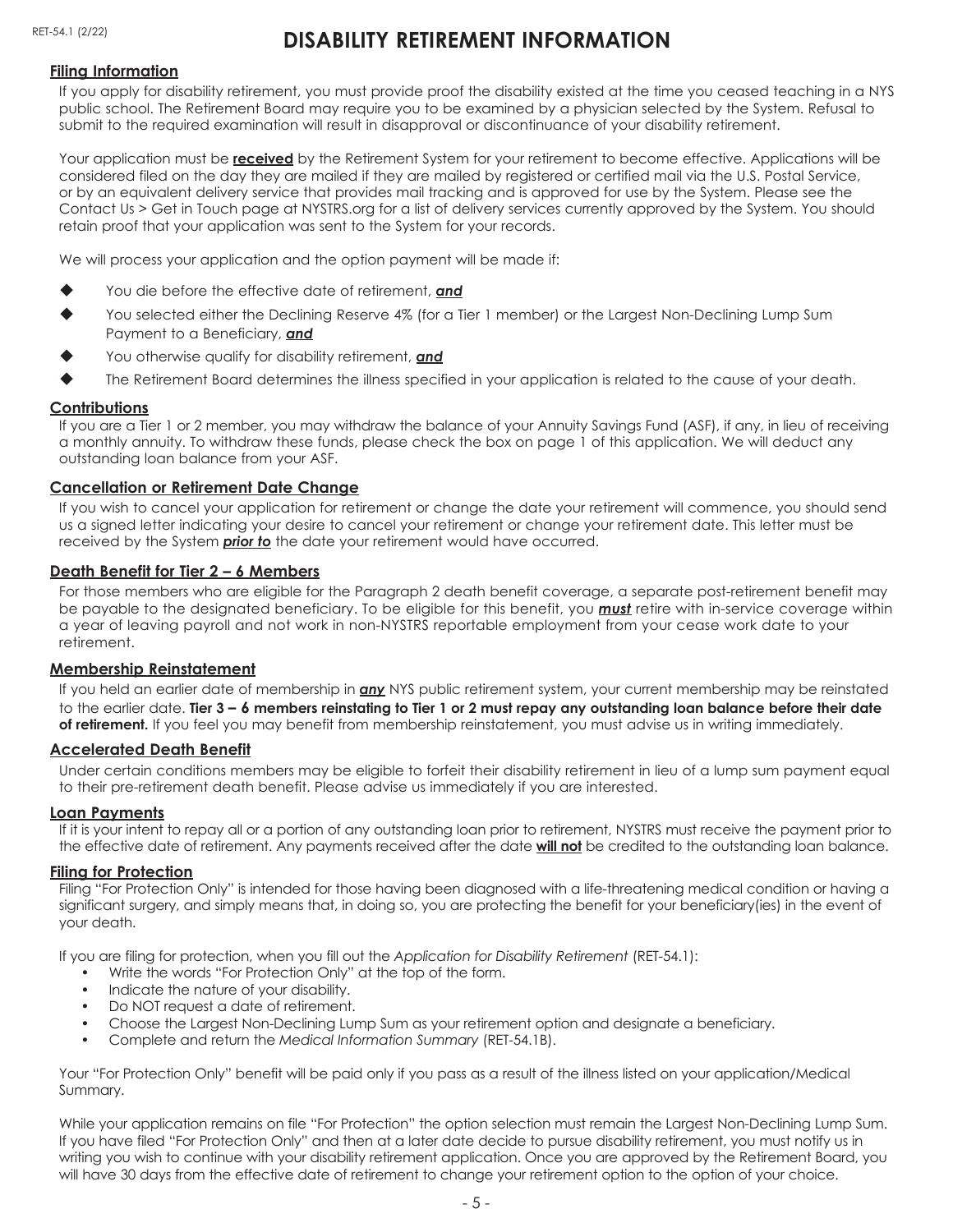## **DISABILITY RETIREMENT INFORMATION** *Cont.*

### **Standard for Determining Disability Retirement**

In order to be entitled to a disability retirement, it must be determined that you are totally and permanently disabled at the time you ceased your performance of duties.

- **• To be deemed totally disabled**, you must be physically or mentally incapacitated from the performance of gainful employment. Gainful employment shall be physical and/or mental activity which a member is regularly able to engage in as a means of earning a living.
- **• To be deemed permanently disabled**, the condition must be such that the end of the disability cannot be foreseen for at least one year.

You and your physicians play a vital role during the processing of your application. Our Medical Board requires evidence of the extent of your disability. You have the burden of providing such evidence. We are enclosing forms that will assist you in meeting this requirement.

- **MEDICAL INFORMATION SUMMARY (RET-54.1B)** Please complete this form and return it directly to us. *Be sure to sign the authorization.*
- **MEDICAL REPORT (RET-54.3)** Complete Part 1 of this form(s) and give one to each physician involved in your care as soon as possible. *In addition to the form,* they must provide us with:
	- ♦ a comprehensive record of the history of your illness;
	- ♦ copies of diagnostic test results, including X-ray, MRI and CAT scan reports;
	- ♦ any surgical or pathology reports; and,
	- ♦ a detailed narrative report of the current status of your health.

Please remind your doctors of these requirements. Incomplete information will delay processing your application.

Once we receive your medical records, we will present your file at the monthly meeting of our Medical Board. If the Medical Board recommends approval, we will then present your file to the Retirement Board for consideration. The Medical Board has the authority to recommend that you be examined by a physician selected by the System. Failure to submit to an exam will provide an independent basis to deny or discontinue benefits.

As you can see, there are many phases to the disability retirement process. Even though we will make every effort to expedite the processing of your application, delays may occur, and you should plan your finances accordingly.

### **Retirement Application Package Checklist**

- $\Box$  Did you indicate your illness or condition in the box in the middle of page 1?
- $\Box$  If you are critically ill, did you choose the appropriate option on page 2?
- $\Box$  If you are a Tier 1 or 2 member, did you indicate on page 1 if you wish to withdraw your annuity?
- $\Box$  Did you initial any changes you may have made?
- $\Box$  Is your retirement application signed and notarized on page 2?
- $\Box$  Did you sign and date the withholding form on page 15 and the direct deposit form on page 17?
- $\Box$  Did you include the Medical Information Summary (page 7) and mail the Medical Report form(s) to your doctor(s)?
- $\Box$  Did you write your EmplID and Social Security number in the appropriate boxes on pages 1, 15 and 17?

#### **Please call us at (800) 348-7298, Ext. 6010 if you have any questions or need help completing this application.**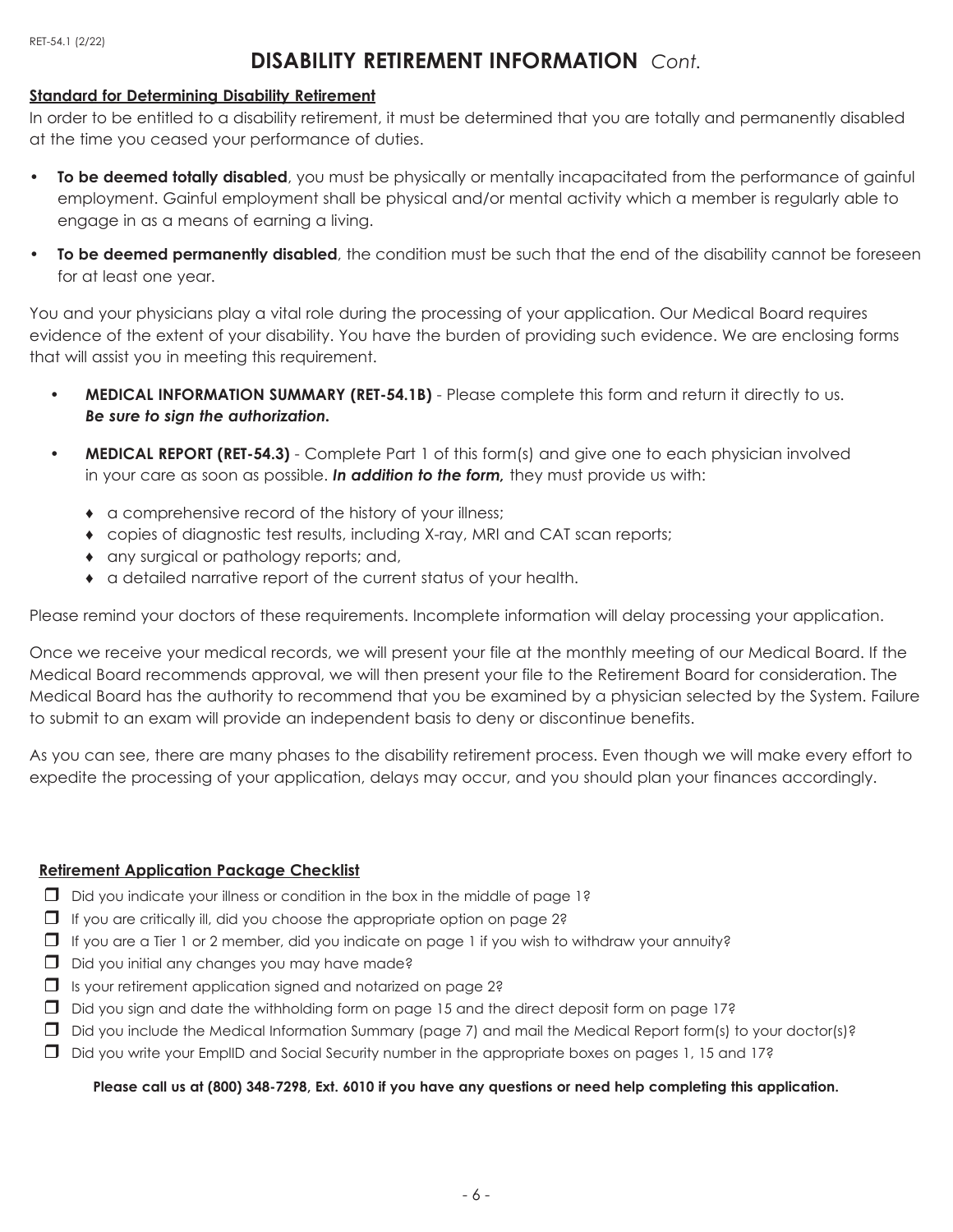

 **NEW YORK STATE TEACHERS' RETIREMENT SYSTEM 10 Corporate Woods Drive, Albany New York 12211-2395**

## **MEDICAL INFORMATION SUMMARY**

**COMPLETE AND RETURN WITH YOUR RETIREMENT APPLICATION**

# *AUTHORIZATION*

*EmplID: \_\_\_\_\_\_\_\_\_\_\_\_\_\_\_\_\_\_\_\_\_\_\_\_\_\_\_\_\_\_\_\_*

*I hereby authorize and direct any physician, hospital, medical records facility or any other party to disclose to the New York State Teachers' Retirement System all information which they may possess including, but not limited to, diagnosis, treatments rendered, X-rays and copies of all hospital and medical records which are in their possession, and further, I waive any claim of privilege in respect thereto. A photocopy of this authorization shall be considered as effective and valid as the original.*

*Print Name:* 

**Signature of Applicant: with a straight of the straight of the straight of the straight of the straight of the straight of the straight of the straight of the straight of the straight of the straight of the straight of th** 

### *IMPORTANT: The authorization above must be signed*

**A.** Please list the names, addresses and phone numbers of the physicians consulted in connection with your illness from whom we should expect a report**\***:

| <b>Names and Addresses</b> | <b>Phone and FAX Numbers</b> |
|----------------------------|------------------------------|
|                            |                              |
|                            |                              |
|                            |                              |
|                            |                              |

*\*It is your responsibility to give a medical report form to each of the physicians named*

 $\_$  , and the set of the set of the set of the set of the set of the set of the set of the set of the set of the set of the set of the set of the set of the set of the set of the set of the set of the set of the set of th  $\_$  , and the set of the set of the set of the set of the set of the set of the set of the set of the set of the set of the set of the set of the set of the set of the set of the set of the set of the set of the set of th  $\_$  , and the set of the set of the set of the set of the set of the set of the set of the set of the set of the set of the set of the set of the set of the set of the set of the set of the set of the set of the set of th  $\_$  , and the set of the set of the set of the set of the set of the set of the set of the set of the set of the set of the set of the set of the set of the set of the set of the set of the set of the set of the set of th

**B.** Briefly describe your illness and symptoms. (If more room is needed, please use reverse side.)

| C. On what date did you become incapacitated?                                        |
|--------------------------------------------------------------------------------------|
| D. What was the last date you rendered service? ________________________________     |
| <b>E.</b> What subject area and grade level was your last teaching position?         |
| <b>No</b><br>F. Do you work in any other capacity?<br>Yes<br>If yes, please explain. |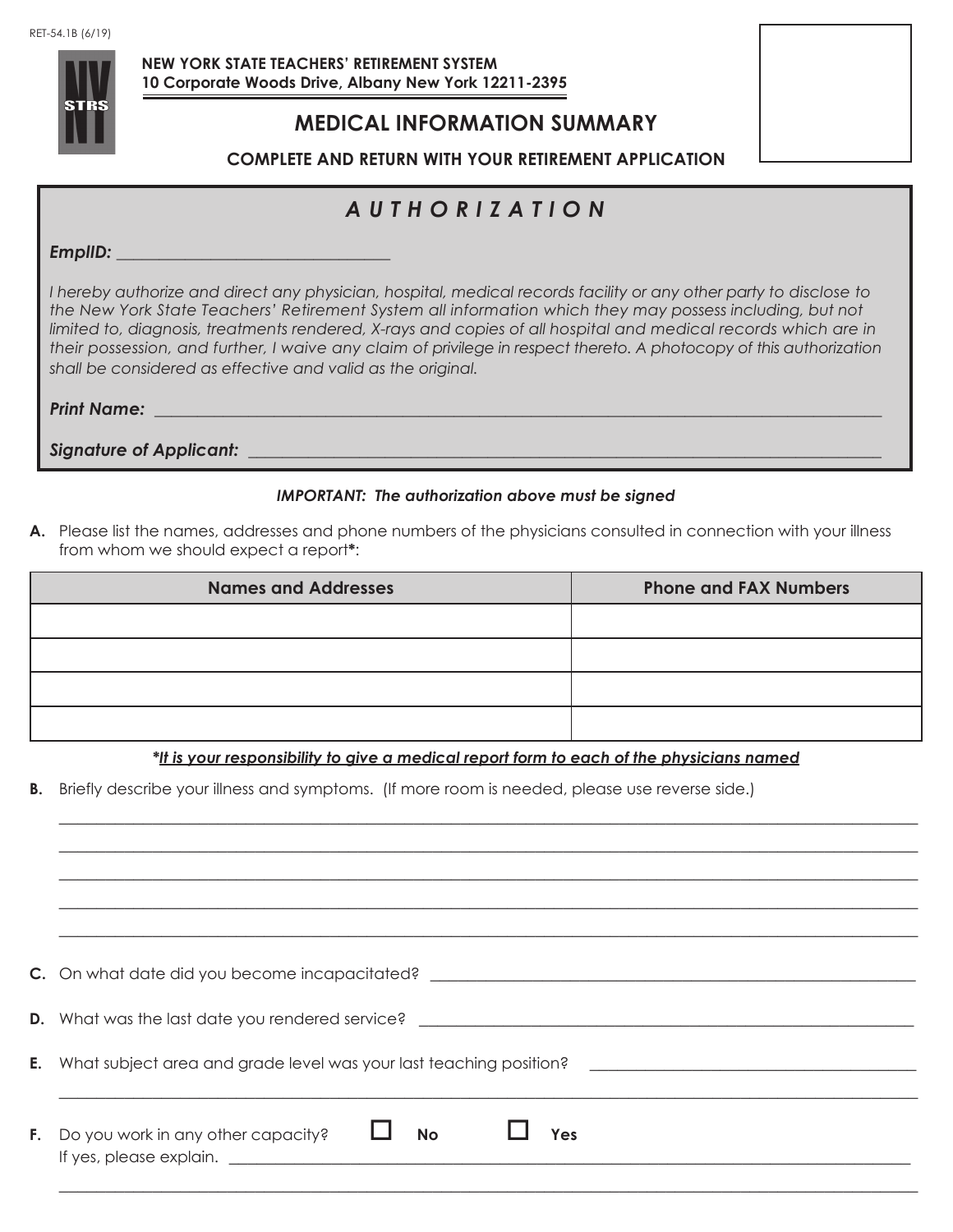# **MEDICAL INFORMATION SUMMARY**

*Additional space, if needed*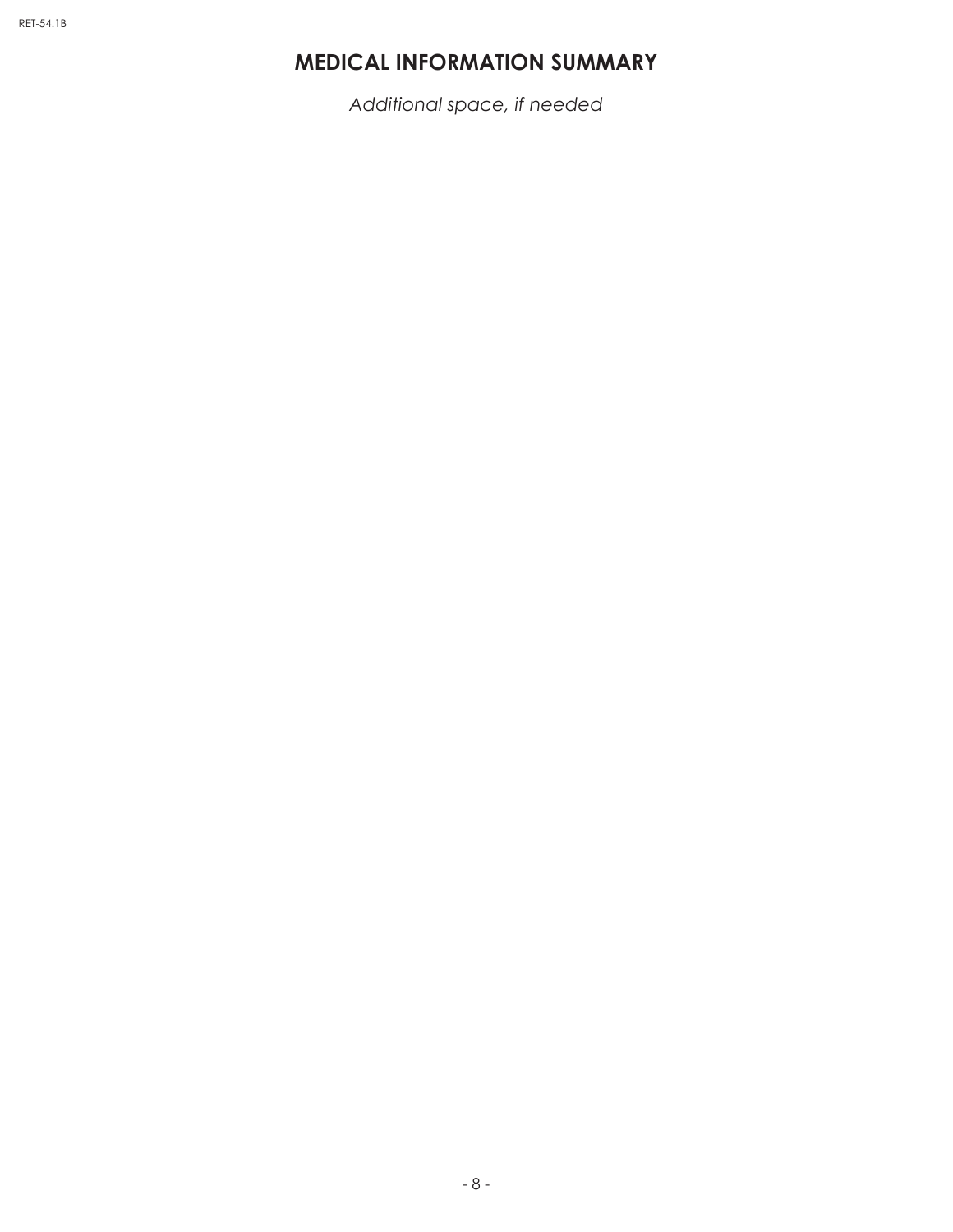

### **NEW YORK STATE TEACHERS' RETIREMENT SYSTEM 10 Corporate Woods Drive, Albany, NY 12211-2395 (800) 348-7298, Ext. 6010; Fax (518) 431-8797**

## **MEDICAL REPORT**

OFFICE SERVICES ONLY

| PART 1 (To Member): This section must be completed by you and forwarded to your physician.                                                                                                                                                                                                                                                                                                                                                                                                                                             |                              |                                                                                                                       |                                                                                                                                                                                                                               |  |  |  |
|----------------------------------------------------------------------------------------------------------------------------------------------------------------------------------------------------------------------------------------------------------------------------------------------------------------------------------------------------------------------------------------------------------------------------------------------------------------------------------------------------------------------------------------|------------------------------|-----------------------------------------------------------------------------------------------------------------------|-------------------------------------------------------------------------------------------------------------------------------------------------------------------------------------------------------------------------------|--|--|--|
| Patient's Name and Address                                                                                                                                                                                                                                                                                                                                                                                                                                                                                                             |                              | EmplID or Social Security Number                                                                                      | Date of Birth                                                                                                                                                                                                                 |  |  |  |
|                                                                                                                                                                                                                                                                                                                                                                                                                                                                                                                                        |                              |                                                                                                                       |                                                                                                                                                                                                                               |  |  |  |
| Physician's Name                                                                                                                                                                                                                                                                                                                                                                                                                                                                                                                       |                              | Physician's Address                                                                                                   |                                                                                                                                                                                                                               |  |  |  |
| I hereby authorize and direct any physician, hospital, medical records facility or any other party to disclose to the<br>New York State Teachers' Retirement System all information which they may possess including, but not limited to, diagnosis,<br>treatments rendered, X-rays, and copies of all hospital and medical records which are in their possession, and further, I<br>waive any claim of privilege in respect thereto. A photocopy of this authorization shall be considered as effective and<br>valid as the original. |                              |                                                                                                                       |                                                                                                                                                                                                                               |  |  |  |
| <b>Signature of Applicant:</b>                                                                                                                                                                                                                                                                                                                                                                                                                                                                                                         |                              |                                                                                                                       | Date that the contract of the contract of the contract of the contract of the contract of the contract of the contract of the contract of the contract of the contract of the contract of the contract of the contract of the |  |  |  |
| PART 2 (To Physician): Your patient applied for disability retirement from this System. Benefits will not be granted until<br>during the completion of this form.                                                                                                                                                                                                                                                                                                                                                                      |                              | we receive complete documentation of the person's illness. Please initial any alterations made                        |                                                                                                                                                                                                                               |  |  |  |
| Please provide copies of any surgical or pathology reports, diagnostic test results (including X-ray, MRI, and<br>CAT scan reports), psychological and neurological evaluations, and any reports and progress notes that clearly<br>outline the history of the person's illness.                                                                                                                                                                                                                                                       |                              |                                                                                                                       |                                                                                                                                                                                                                               |  |  |  |
| Date you first treated this patient:                                                                                                                                                                                                                                                                                                                                                                                                                                                                                                   |                              |                                                                                                                       |                                                                                                                                                                                                                               |  |  |  |
| Date the disability began:                                                                                                                                                                                                                                                                                                                                                                                                                                                                                                             |                              |                                                                                                                       |                                                                                                                                                                                                                               |  |  |  |
| Date you last saw this patient:                                                                                                                                                                                                                                                                                                                                                                                                                                                                                                        |                              |                                                                                                                       |                                                                                                                                                                                                                               |  |  |  |
| Is this patient <b>totally**</b> disabled from the performance of all gainful employment?                                                                                                                                                                                                                                                                                                                                                                                                                                              |                              | $\Box$ Yes                                                                                                            | $\Box$ No                                                                                                                                                                                                                     |  |  |  |
| Please explain why:                                                                                                                                                                                                                                                                                                                                                                                                                                                                                                                    |                              |                                                                                                                       |                                                                                                                                                                                                                               |  |  |  |
|                                                                                                                                                                                                                                                                                                                                                                                                                                                                                                                                        |                              |                                                                                                                       |                                                                                                                                                                                                                               |  |  |  |
|                                                                                                                                                                                                                                                                                                                                                                                                                                                                                                                                        |                              |                                                                                                                       |                                                                                                                                                                                                                               |  |  |  |
| Is this patient <b>permanently**</b> disabled from the performance of $\frac{dI}{dI}$ gainful employment? $\Box$ Yes                                                                                                                                                                                                                                                                                                                                                                                                                   |                              |                                                                                                                       | $\Box$ No                                                                                                                                                                                                                     |  |  |  |
| Please explain why:                                                                                                                                                                                                                                                                                                                                                                                                                                                                                                                    |                              |                                                                                                                       |                                                                                                                                                                                                                               |  |  |  |
|                                                                                                                                                                                                                                                                                                                                                                                                                                                                                                                                        |                              |                                                                                                                       |                                                                                                                                                                                                                               |  |  |  |
|                                                                                                                                                                                                                                                                                                                                                                                                                                                                                                                                        |                              |                                                                                                                       |                                                                                                                                                                                                                               |  |  |  |
| Physician's Specialty, if any:                                                                                                                                                                                                                                                                                                                                                                                                                                                                                                         | Date of Board Certification: |                                                                                                                       |                                                                                                                                                                                                                               |  |  |  |
| <b>Physician's Name (Printed):</b>                                                                                                                                                                                                                                                                                                                                                                                                                                                                                                     |                              | <u> 1989 - Johann Stoff, deutscher Stoff, der Stoff, der Stoff, der Stoff, der Stoff, der Stoff, der Stoff, der S</u> |                                                                                                                                                                                                                               |  |  |  |
| <b>Physician's Signature:</b>                                                                                                                                                                                                                                                                                                                                                                                                                                                                                                          |                              |                                                                                                                       |                                                                                                                                                                                                                               |  |  |  |
|                                                                                                                                                                                                                                                                                                                                                                                                                                                                                                                                        |                              |                                                                                                                       |                                                                                                                                                                                                                               |  |  |  |

#### **\*\*SEE PART 3 FOR NARRATIVE AND STANDARDS\*\***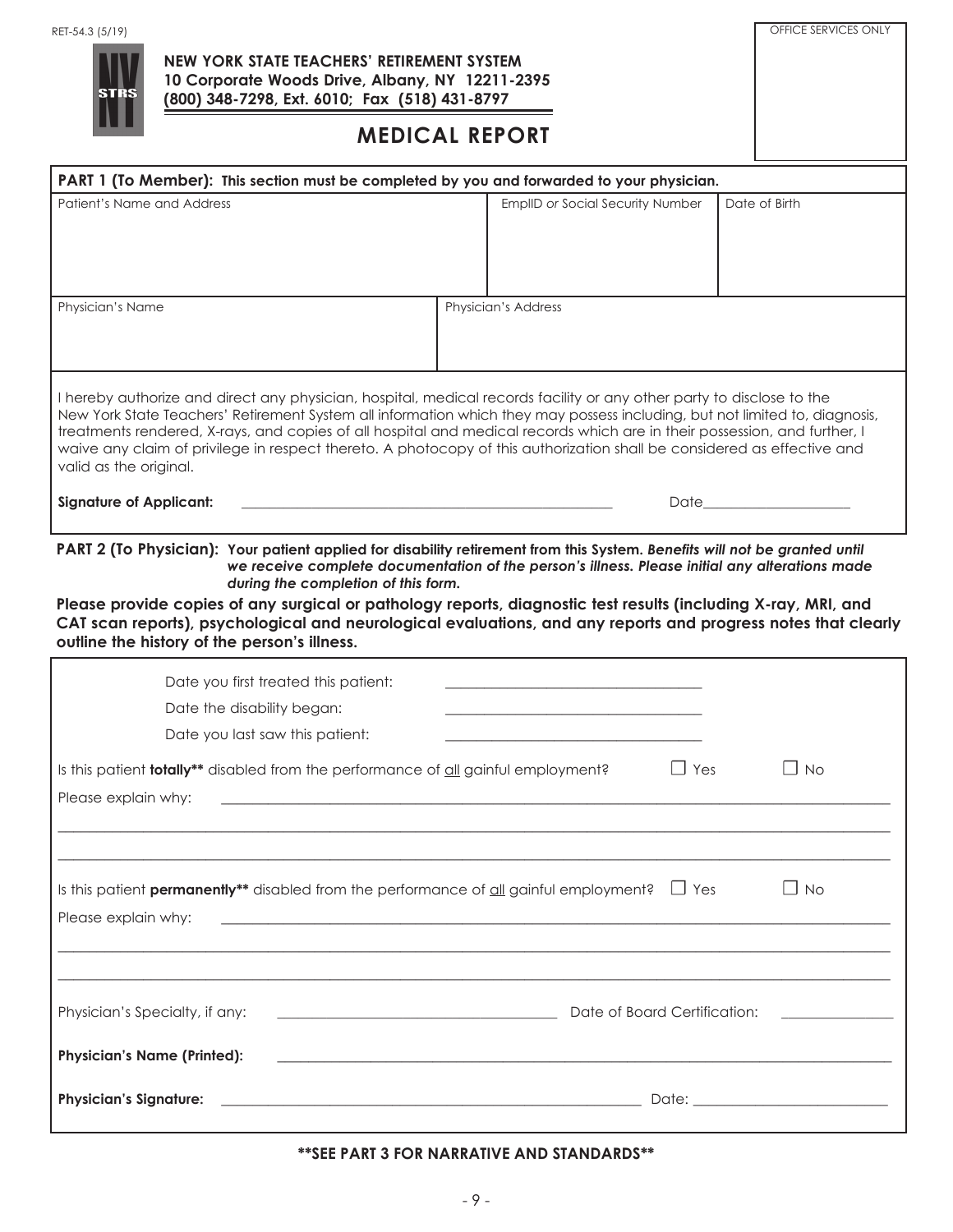**PART 3 (To Physician): Provide a narrative description of the person's illness including:**

- u **a history**
- treatment received and the result
- diagnosis
- prognosis

*Please type or print clearly*

#### **STANDARD FOR DETERMINING DISABILITY RETIREMENT**

- ♦ In order for a member to be entitled to disability retirement, it must be determined that the member is totally and permanently disabled and that member was so disabled at the time he or she ceased performance of duties.
- ♦ **To be deemed totally disabled** it must be concluded that the member is physically or mentally incapacitated from the performance of gainful employment. Gainful employment shall be physical and/or mental activity which a member is regularly able to engage in as a means of earning a living.
- ♦ **To be deemed permanently disabled**, the condition must be such to justify a deduction that the end of the disability cannot be foreseen for at least one year. In addition, total disability is not permanent if, during the period for which recovery is sought or at any time thereafter, the member may alleviate or control the condition by availing himself or herself of a standard treatment which is not inherently dangerous.
- ♦ The member shall have the burden of establishing all of the foregoing to the satisfaction of the Retirement Board.

| Physician's Specialty, if any:     | Date of Board Certification: |
|------------------------------------|------------------------------|
| <b>Physician's Name (Printed):</b> |                              |
| <b>Physician's Signature:</b>      | Date:                        |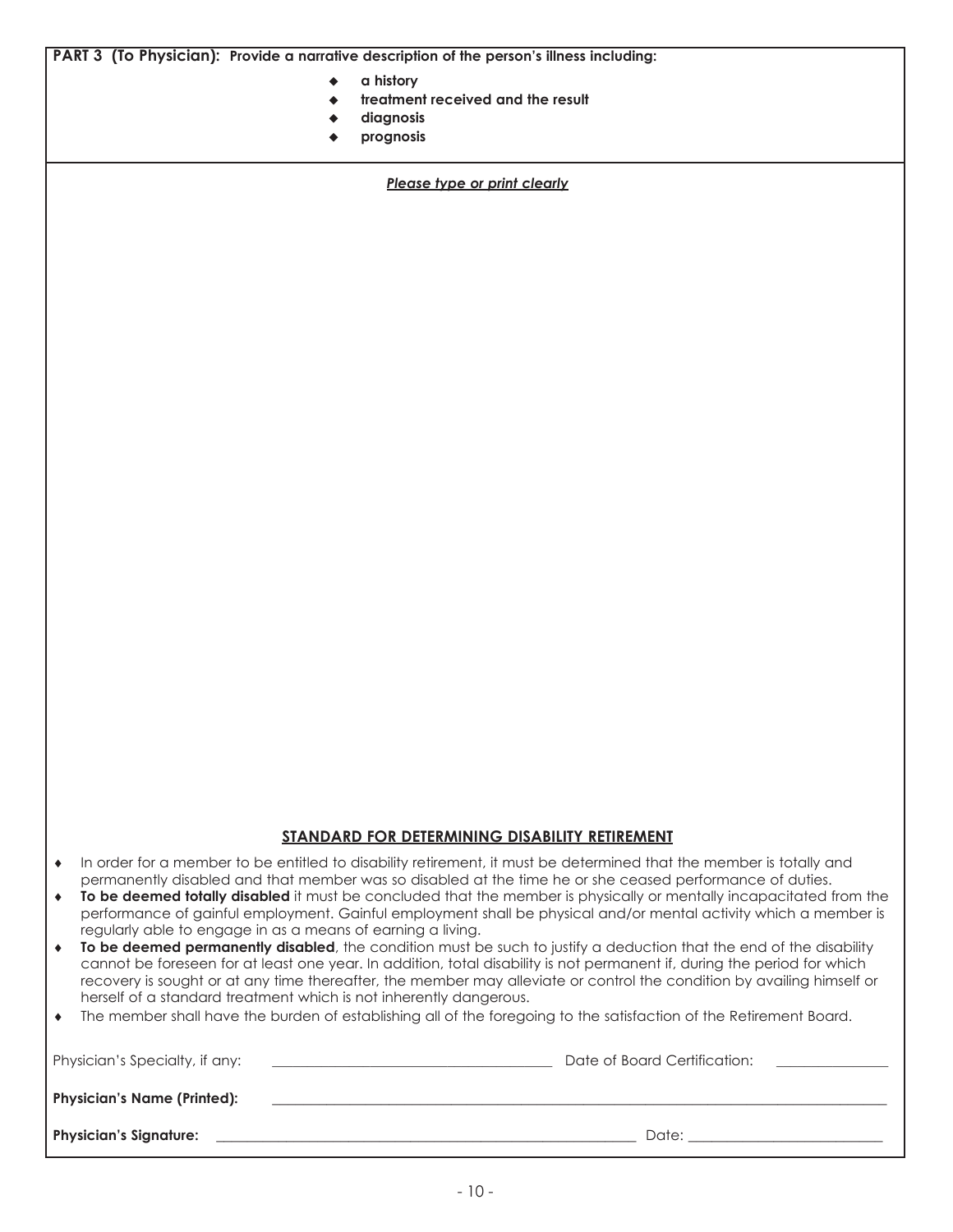

### **NEW YORK STATE TEACHERS' RETIREMENT SYSTEM 10 Corporate Woods Drive, Albany, NY 12211-2395 (800) 348-7298, Ext. 6010; Fax (518) 431-8797**

## **MEDICAL REPORT**

OFFICE SERVICES ONLY

| PART 1 (To Member): This section must be completed by you and forwarded to your physician.                                                                                                                                                                                                                                                                                                                                                                                                                                                                                                                                                                            |  |                                                                                                |                                                                                                                                                                                                                               |  |  |  |
|-----------------------------------------------------------------------------------------------------------------------------------------------------------------------------------------------------------------------------------------------------------------------------------------------------------------------------------------------------------------------------------------------------------------------------------------------------------------------------------------------------------------------------------------------------------------------------------------------------------------------------------------------------------------------|--|------------------------------------------------------------------------------------------------|-------------------------------------------------------------------------------------------------------------------------------------------------------------------------------------------------------------------------------|--|--|--|
| Patient's Name and Address                                                                                                                                                                                                                                                                                                                                                                                                                                                                                                                                                                                                                                            |  | <b>EmplID or Social Security Number</b>                                                        | Date of Birth                                                                                                                                                                                                                 |  |  |  |
| Physician's Name                                                                                                                                                                                                                                                                                                                                                                                                                                                                                                                                                                                                                                                      |  | Physician's Address                                                                            |                                                                                                                                                                                                                               |  |  |  |
| I hereby authorize and direct any physician, hospital, medical records facility or any other party to disclose to the<br>New York State Teachers' Retirement System all information which they may possess including, but not limited to, diagnosis,<br>treatments rendered, X-rays, and copies of all hospital and medical records which are in their possession, and further, I<br>waive any claim of privilege in respect thereto. A photocopy of this authorization shall be considered as effective and<br>valid as the original.<br><b>Signature of Applicant:</b><br>the control of the control of the control of the control of the control of the control of |  |                                                                                                | Date that the contract of the contract of the contract of the contract of the contract of the contract of the contract of the contract of the contract of the contract of the contract of the contract of the contract of the |  |  |  |
|                                                                                                                                                                                                                                                                                                                                                                                                                                                                                                                                                                                                                                                                       |  |                                                                                                |                                                                                                                                                                                                                               |  |  |  |
| PART 2 (To Physician): Your patient applied for disability retirement from this System. Benefits will not be granted until<br>during the completion of this form.                                                                                                                                                                                                                                                                                                                                                                                                                                                                                                     |  | we receive complete documentation of the person's illness. Please initial any alterations made |                                                                                                                                                                                                                               |  |  |  |
| Please provide copies of any surgical or pathology reports, diagnostic test results (including X-ray, MRI, and<br>CAT scan reports), psychological and neurological evaluations, and any reports and progress notes that clearly<br>outline the history of the person's illness.                                                                                                                                                                                                                                                                                                                                                                                      |  |                                                                                                |                                                                                                                                                                                                                               |  |  |  |
| Date you first treated this patient:                                                                                                                                                                                                                                                                                                                                                                                                                                                                                                                                                                                                                                  |  |                                                                                                |                                                                                                                                                                                                                               |  |  |  |
| Date the disability began:                                                                                                                                                                                                                                                                                                                                                                                                                                                                                                                                                                                                                                            |  |                                                                                                |                                                                                                                                                                                                                               |  |  |  |
| Date you last saw this patient:                                                                                                                                                                                                                                                                                                                                                                                                                                                                                                                                                                                                                                       |  |                                                                                                |                                                                                                                                                                                                                               |  |  |  |
| Is this patient <b>totally**</b> disabled from the performance of all gainful employment?                                                                                                                                                                                                                                                                                                                                                                                                                                                                                                                                                                             |  | $\Box$ Yes                                                                                     | l I No                                                                                                                                                                                                                        |  |  |  |
| Please explain why:                                                                                                                                                                                                                                                                                                                                                                                                                                                                                                                                                                                                                                                   |  |                                                                                                |                                                                                                                                                                                                                               |  |  |  |
|                                                                                                                                                                                                                                                                                                                                                                                                                                                                                                                                                                                                                                                                       |  |                                                                                                |                                                                                                                                                                                                                               |  |  |  |
| Is this patient <b>permanently**</b> disabled from the performance of $\underline{\text{all}}$ gainful employment? $\Box$ Yes<br>Please explain why:                                                                                                                                                                                                                                                                                                                                                                                                                                                                                                                  |  |                                                                                                | $\Box$ No                                                                                                                                                                                                                     |  |  |  |
| Physician's Specialty, if any:<br>Date of Board Certification:                                                                                                                                                                                                                                                                                                                                                                                                                                                                                                                                                                                                        |  |                                                                                                |                                                                                                                                                                                                                               |  |  |  |
| <b>Physician's Name (Printed):</b><br><u> 1989 - Johann Stoff, amerikansk politiker (d. 1989)</u><br><b>Physician's Signature:</b>                                                                                                                                                                                                                                                                                                                                                                                                                                                                                                                                    |  |                                                                                                |                                                                                                                                                                                                                               |  |  |  |

#### **\*\*SEE PART 3 FOR NARRATIVE AND STANDARDS\*\***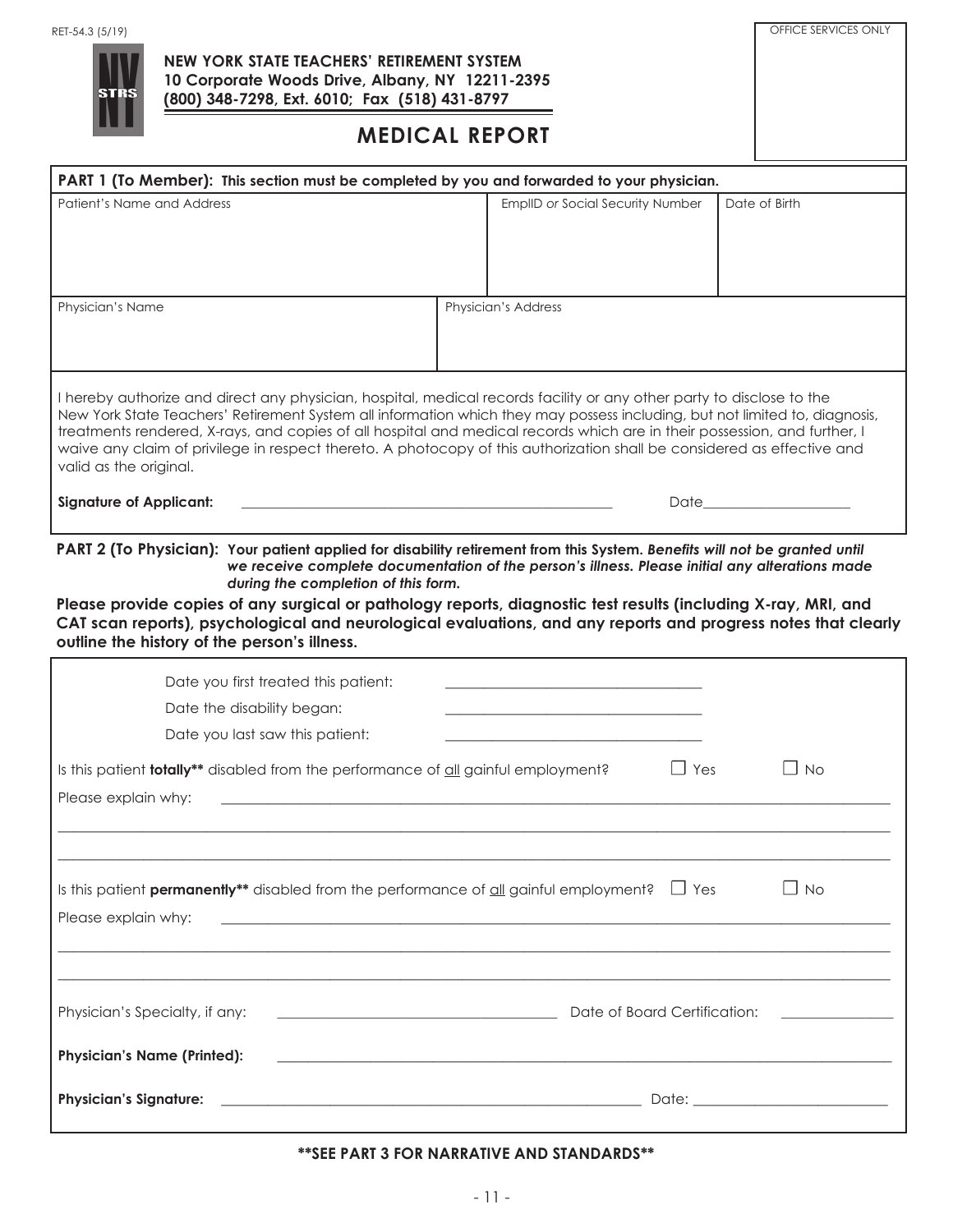**PART 3 (To Physician): Provide a narrative description of the person's illness including:**

- u **a history**
- treatment received and the result
- diagnosis
- u **prognosis**

*Please type or print clearly*

#### **STANDARD FOR DETERMINING DISABILITY RETIREMENT**

- ♦ In order for a member to be entitled to disability retirement, it must be determined that the member is totally and permanently disabled and that member was so disabled at the time he or she ceased performance of duties.
- ♦ **To be deemed totally disabled** it must be concluded that the member is physically or mentally incapacitated from the performance of gainful employment. Gainful employment shall be physical and/or mental activity which a member is regularly able to engage in as a means of earning a living.
- ♦ **To be deemed permanently disabled**, the condition must be such to justify a deduction that the end of the disability cannot be foreseen for at least one year. In addition, total disability is not permanent if, during the period for which recovery is sought or at any time thereafter, the member may alleviate or control the condition by availing himself or herself of a standard treatment which is not inherently dangerous.
- ♦ The member shall have the burden of establishing all of the foregoing to the satisfaction of the Retirement Board.

| Physician's Specialty, if any:     | Date of Board Certification: |
|------------------------------------|------------------------------|
| <b>Physician's Name (Printed):</b> |                              |
| <b>Physician's Signature:</b>      | Date:                        |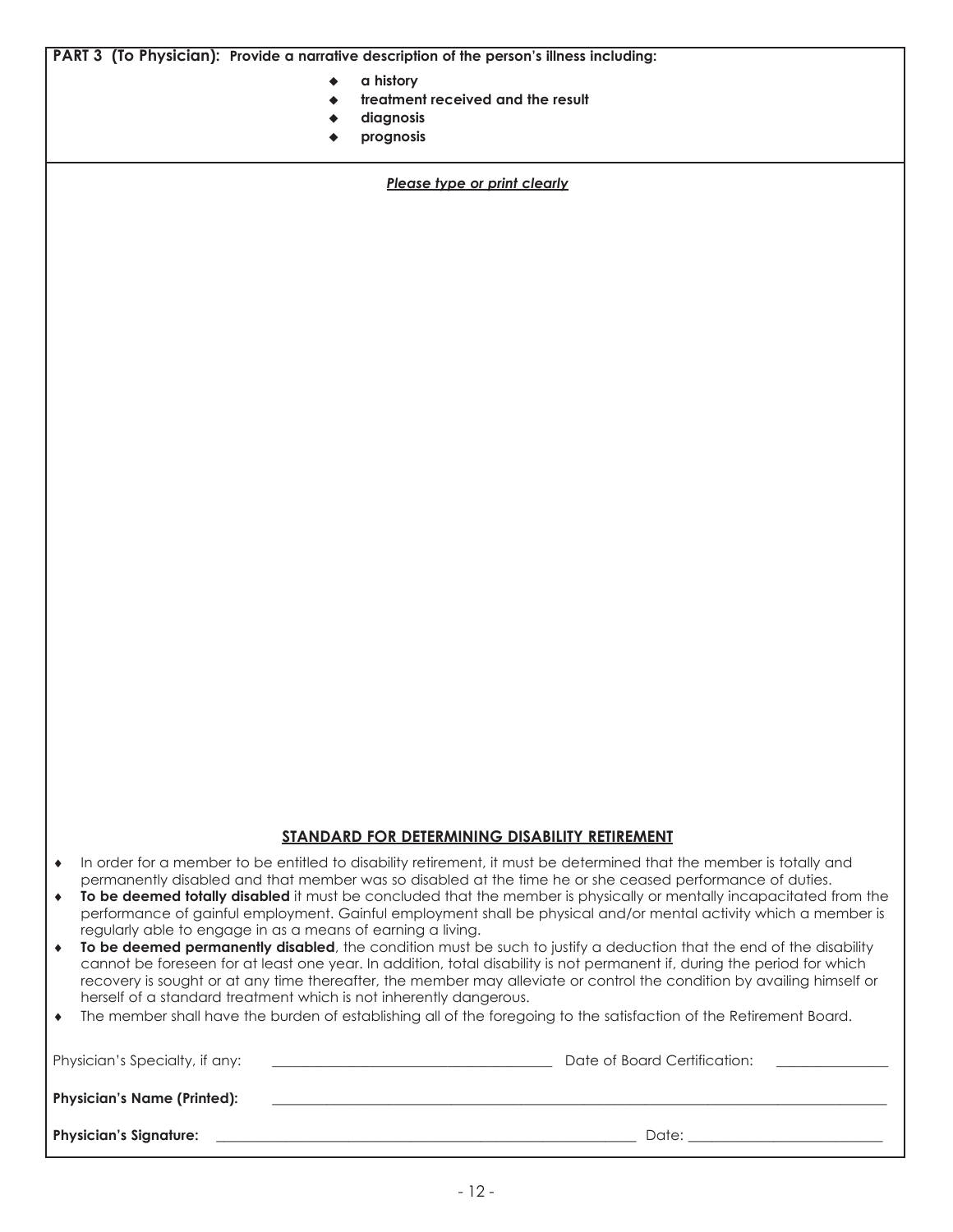

### **NEW YORK STATE TEACHERS' RETIREMENT SYSTEM 10 Corporate Woods Drive, Albany, NY 12211-2395 (800) 348-7298, Ext. 6010; Fax (518) 431-8797**

## **MEDICAL REPORT**

OFFICE SERVICES ONLY

| PART 1 (To Member): This section must be completed by you and forwarded to your physician.                                                                                                                                                                                                                                                                                                                                                                                                                                                                                                                                                                            |  |                                                                                                |                                                                                                                                                                                                                               |  |  |  |
|-----------------------------------------------------------------------------------------------------------------------------------------------------------------------------------------------------------------------------------------------------------------------------------------------------------------------------------------------------------------------------------------------------------------------------------------------------------------------------------------------------------------------------------------------------------------------------------------------------------------------------------------------------------------------|--|------------------------------------------------------------------------------------------------|-------------------------------------------------------------------------------------------------------------------------------------------------------------------------------------------------------------------------------|--|--|--|
| Patient's Name and Address                                                                                                                                                                                                                                                                                                                                                                                                                                                                                                                                                                                                                                            |  | <b>EmplID or Social Security Number</b>                                                        | Date of Birth                                                                                                                                                                                                                 |  |  |  |
| Physician's Name                                                                                                                                                                                                                                                                                                                                                                                                                                                                                                                                                                                                                                                      |  | Physician's Address                                                                            |                                                                                                                                                                                                                               |  |  |  |
| I hereby authorize and direct any physician, hospital, medical records facility or any other party to disclose to the<br>New York State Teachers' Retirement System all information which they may possess including, but not limited to, diagnosis,<br>treatments rendered, X-rays, and copies of all hospital and medical records which are in their possession, and further, I<br>waive any claim of privilege in respect thereto. A photocopy of this authorization shall be considered as effective and<br>valid as the original.<br><b>Signature of Applicant:</b><br>the control of the control of the control of the control of the control of the control of |  |                                                                                                | Date that the contract of the contract of the contract of the contract of the contract of the contract of the contract of the contract of the contract of the contract of the contract of the contract of the contract of the |  |  |  |
|                                                                                                                                                                                                                                                                                                                                                                                                                                                                                                                                                                                                                                                                       |  |                                                                                                |                                                                                                                                                                                                                               |  |  |  |
| PART 2 (To Physician): Your patient applied for disability retirement from this System. Benefits will not be granted until<br>during the completion of this form.                                                                                                                                                                                                                                                                                                                                                                                                                                                                                                     |  | we receive complete documentation of the person's illness. Please initial any alterations made |                                                                                                                                                                                                                               |  |  |  |
| Please provide copies of any surgical or pathology reports, diagnostic test results (including X-ray, MRI, and<br>CAT scan reports), psychological and neurological evaluations, and any reports and progress notes that clearly<br>outline the history of the person's illness.                                                                                                                                                                                                                                                                                                                                                                                      |  |                                                                                                |                                                                                                                                                                                                                               |  |  |  |
| Date you first treated this patient:                                                                                                                                                                                                                                                                                                                                                                                                                                                                                                                                                                                                                                  |  |                                                                                                |                                                                                                                                                                                                                               |  |  |  |
| Date the disability began:                                                                                                                                                                                                                                                                                                                                                                                                                                                                                                                                                                                                                                            |  |                                                                                                |                                                                                                                                                                                                                               |  |  |  |
| Date you last saw this patient:                                                                                                                                                                                                                                                                                                                                                                                                                                                                                                                                                                                                                                       |  |                                                                                                |                                                                                                                                                                                                                               |  |  |  |
| Is this patient <b>totally**</b> disabled from the performance of all gainful employment?                                                                                                                                                                                                                                                                                                                                                                                                                                                                                                                                                                             |  | $\Box$ Yes                                                                                     | l I No                                                                                                                                                                                                                        |  |  |  |
| Please explain why:                                                                                                                                                                                                                                                                                                                                                                                                                                                                                                                                                                                                                                                   |  |                                                                                                |                                                                                                                                                                                                                               |  |  |  |
|                                                                                                                                                                                                                                                                                                                                                                                                                                                                                                                                                                                                                                                                       |  |                                                                                                |                                                                                                                                                                                                                               |  |  |  |
| Is this patient <b>permanently**</b> disabled from the performance of $\underline{\text{all}}$ gainful employment? $\Box$ Yes<br>Please explain why:                                                                                                                                                                                                                                                                                                                                                                                                                                                                                                                  |  |                                                                                                | $\Box$ No                                                                                                                                                                                                                     |  |  |  |
| Physician's Specialty, if any:<br>Date of Board Certification:                                                                                                                                                                                                                                                                                                                                                                                                                                                                                                                                                                                                        |  |                                                                                                |                                                                                                                                                                                                                               |  |  |  |
| <b>Physician's Name (Printed):</b><br><u> 1989 - Johann Stoff, amerikansk politiker (d. 1989)</u><br><b>Physician's Signature:</b>                                                                                                                                                                                                                                                                                                                                                                                                                                                                                                                                    |  |                                                                                                |                                                                                                                                                                                                                               |  |  |  |

#### **\*\*SEE PART 3 FOR NARRATIVE AND STANDARDS\*\***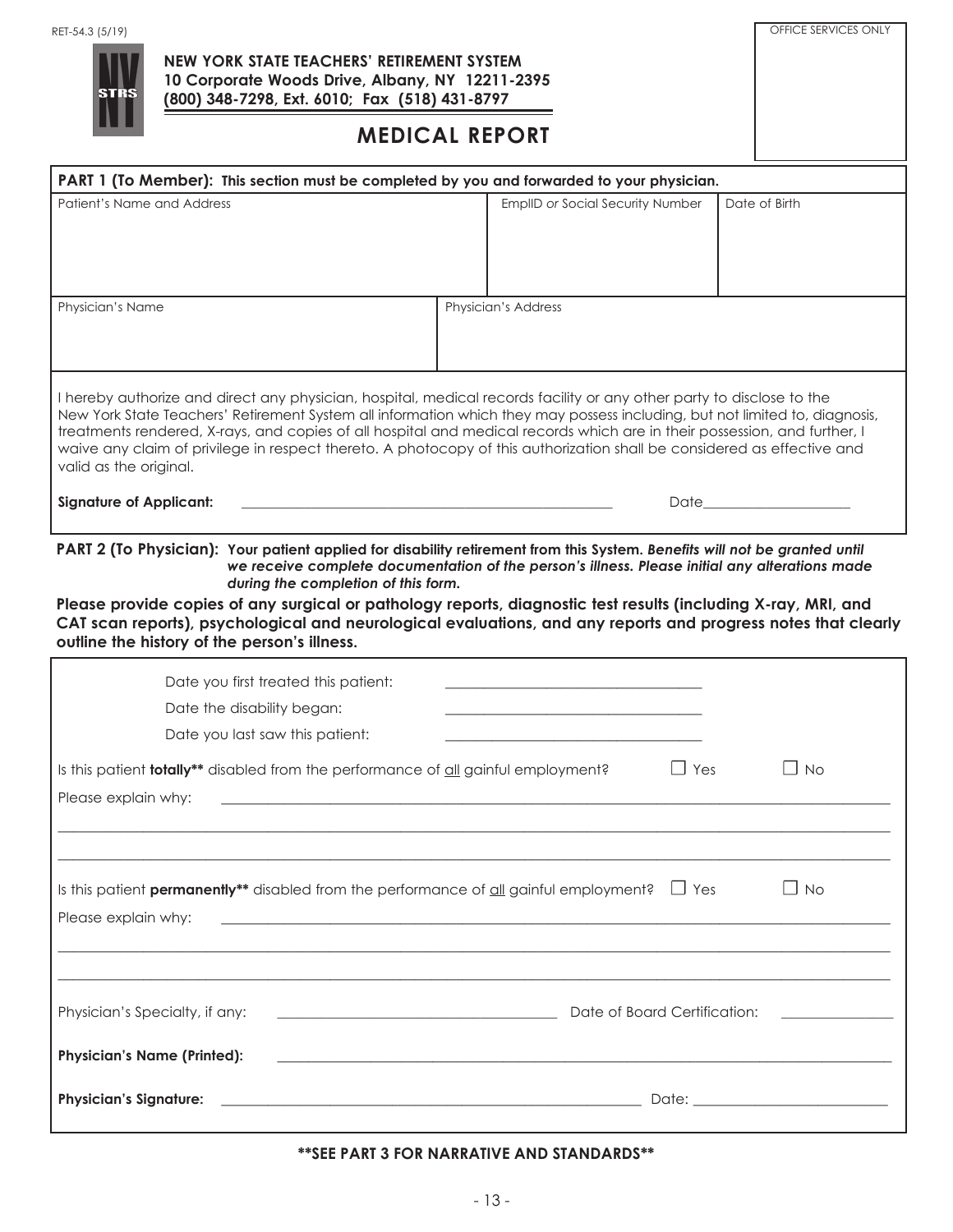**PART 3 (To Physician): Provide a narrative description of the person's illness including:**

- u **a history**
- treatment received and the result
- diagnosis
- u **prognosis**

*Please type or print clearly*

#### **STANDARD FOR DETERMINING DISABILITY RETIREMENT**

- ♦ In order for a member to be entitled to disability retirement, it must be determined that the member is totally and permanently disabled and that member was so disabled at the time he or she ceased performance of duties.
- ♦ **To be deemed totally disabled** it must be concluded that the member is physically or mentally incapacitated from the performance of gainful employment. Gainful employment shall be physical and/or mental activity which a member is regularly able to engage in as a means of earning a living.
- ♦ **To be deemed permanently disabled**, the condition must be such to justify a deduction that the end of the disability cannot be foreseen for at least one year. In addition, total disability is not permanent if, during the period for which recovery is sought or at any time thereafter, the member may alleviate or control the condition by availing himself or herself of a standard treatment which is not inherently dangerous.
- ♦ The member shall have the burden of establishing all of the foregoing to the satisfaction of the Retirement Board.

| Physician's Specialty, if any:     | Date of Board Certification: |
|------------------------------------|------------------------------|
| <b>Physician's Name (Printed):</b> |                              |
| <b>Physician's Signature:</b>      | Date:                        |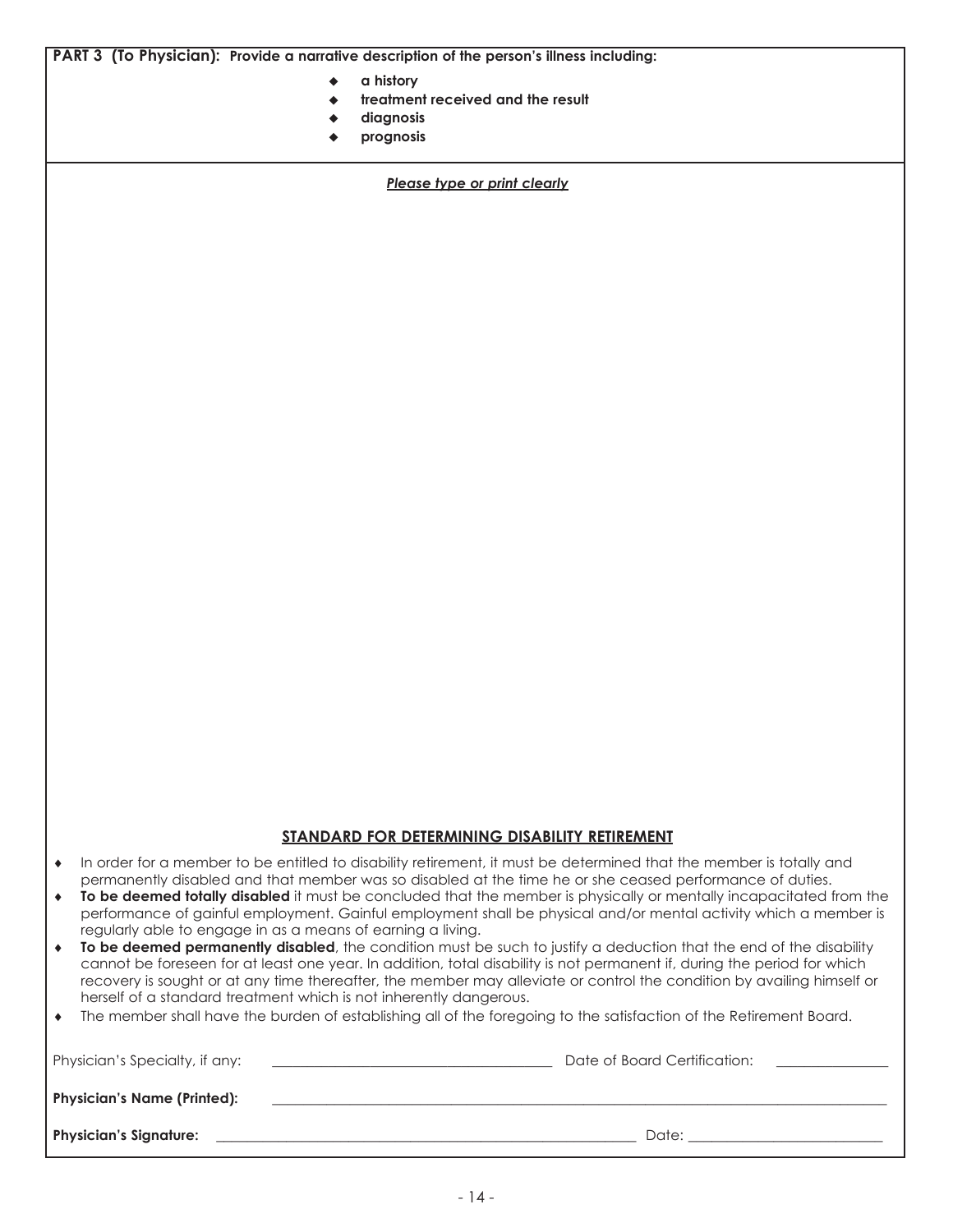

## **W-4P WITHHOLDING ELECTION AND CERTIFICATE**

| FIN-149 (3/20)<br><b>STRS</b> | NEW YORK STATE TEACHERS' RETIREMENT SYSTEM<br>10 Corporate Woods Drive, Albany, NY 12211-2395<br>Fax: (518) 431-8783 | OFFICE SERVICES ONLY |
|-------------------------------|----------------------------------------------------------------------------------------------------------------------|----------------------|
|                               | <b>W-4P WITHHOLDING ELECTION</b><br><b>AND CERTIFICATE</b>                                                           |                      |

If you are a Nonresident Alien, please submit Form W-8 BEN, Certificate of Foreign Status of Beneficial Owner for United States Tax **Withholding and Reporting, instead of this form. W-8 BEN can be found on IRS.gov.**

Please read the information on the reverse side and the instructions below before completing this form. IRS regulations do not allow NYSTRS to withhold only a fixed dollar amount or percentage.

### **INSTRUCTIONS**

Please print your full name, home address, EmplID, Social Security number, and phone number in the appropriate boxes. Use an "X" for check box indication. F ٦

|                                                                                                                                                                                                       | If the address listed below is a change of your home address, check this box: |  |                             |  |                                                                            |         |                  |           |                               |              |      |       |                 |  |     |  |      |  |
|-------------------------------------------------------------------------------------------------------------------------------------------------------------------------------------------------------|-------------------------------------------------------------------------------|--|-----------------------------|--|----------------------------------------------------------------------------|---------|------------------|-----------|-------------------------------|--------------|------|-------|-----------------|--|-----|--|------|--|
|                                                                                                                                                                                                       | <b>EmplID</b>                                                                 |  |                             |  |                                                                            |         |                  |           | <b>Social Security Number</b> |              |      |       |                 |  |     |  |      |  |
|                                                                                                                                                                                                       |                                                                               |  |                             |  |                                                                            |         |                  |           |                               |              |      |       |                 |  |     |  |      |  |
| <b>First Name</b>                                                                                                                                                                                     |                                                                               |  |                             |  |                                                                            | ΜI      | <b>Last Name</b> |           |                               |              |      |       |                 |  |     |  |      |  |
|                                                                                                                                                                                                       |                                                                               |  |                             |  |                                                                            |         |                  |           |                               |              |      |       |                 |  |     |  |      |  |
| <b>Mailing Address - Line 1</b>                                                                                                                                                                       |                                                                               |  |                             |  |                                                                            |         |                  |           |                               |              |      |       |                 |  |     |  |      |  |
|                                                                                                                                                                                                       |                                                                               |  |                             |  |                                                                            |         |                  |           |                               |              |      |       |                 |  |     |  |      |  |
| Mailing Address - Line 2 (if needed)                                                                                                                                                                  |                                                                               |  |                             |  |                                                                            |         |                  |           |                               |              |      |       |                 |  |     |  |      |  |
|                                                                                                                                                                                                       |                                                                               |  |                             |  |                                                                            |         |                  |           |                               |              |      |       |                 |  |     |  |      |  |
| City                                                                                                                                                                                                  |                                                                               |  |                             |  |                                                                            |         |                  |           |                               | <b>State</b> |      |       | <b>Zip Code</b> |  |     |  |      |  |
|                                                                                                                                                                                                       |                                                                               |  |                             |  |                                                                            |         |                  |           |                               |              |      |       |                 |  |     |  |      |  |
|                                                                                                                                                                                                       | <b>Phone Number</b>                                                           |  |                             |  |                                                                            |         |                  |           |                               |              |      |       |                 |  |     |  |      |  |
|                                                                                                                                                                                                       |                                                                               |  |                             |  |                                                                            |         |                  |           |                               |              |      |       |                 |  |     |  |      |  |
|                                                                                                                                                                                                       |                                                                               |  |                             |  | COMPLETE ONLY ONE SECTION; SIGN AND DATE ON THE LINE BELOW                 |         |                  |           |                               |              |      |       |                 |  |     |  |      |  |
|                                                                                                                                                                                                       |                                                                               |  |                             |  |                                                                            |         |                  | Section 1 |                               |              |      |       |                 |  |     |  |      |  |
|                                                                                                                                                                                                       |                                                                               |  |                             |  | I DO NOT want to have federal income tax withheld from my monthly benefit. |         |                  |           | Do Not Complete Section 2     |              |      |       |                 |  |     |  |      |  |
|                                                                                                                                                                                                       |                                                                               |  |                             |  |                                                                            |         |                  | OR        |                               |              |      |       |                 |  |     |  |      |  |
| I want to have federal income tax withholding calculated using marital status and the number of exemptions claimed, COMPLETE BOTH LINES<br>A & B in this section only. Complete Line C if applicable. |                                                                               |  |                             |  |                                                                            |         |                  | Section 2 |                               |              |      |       |                 |  |     |  |      |  |
| А.                                                                                                                                                                                                    |                                                                               |  | Marital Status (Check One): |  |                                                                            | Married |                  |           | Single/widow(er)              |              |      |       |                 |  |     |  |      |  |
|                                                                                                                                                                                                       | B. Total Number of Exemptions Claimed:                                        |  |                             |  |                                                                            |         |                  |           |                               |              |      |       |                 |  |     |  |      |  |
| C.                                                                                                                                                                                                    |                                                                               |  |                             |  | Additional Amount to be Withheld Monthly (optional):                       |         |                  | \$        |                               |              |      |       |                 |  |     |  |      |  |
|                                                                                                                                                                                                       |                                                                               |  |                             |  |                                                                            |         |                  |           | Do Not Complete Section 1     |              |      |       |                 |  |     |  |      |  |
| Signature                                                                                                                                                                                             |                                                                               |  |                             |  |                                                                            |         |                  |           |                               |              | Date |       |                 |  |     |  |      |  |
|                                                                                                                                                                                                       |                                                                               |  |                             |  |                                                                            |         |                  |           |                               |              |      |       |                 |  |     |  |      |  |
|                                                                                                                                                                                                       |                                                                               |  |                             |  |                                                                            |         |                  | $-15-$    |                               |              |      | Month |                 |  | Day |  | Year |  |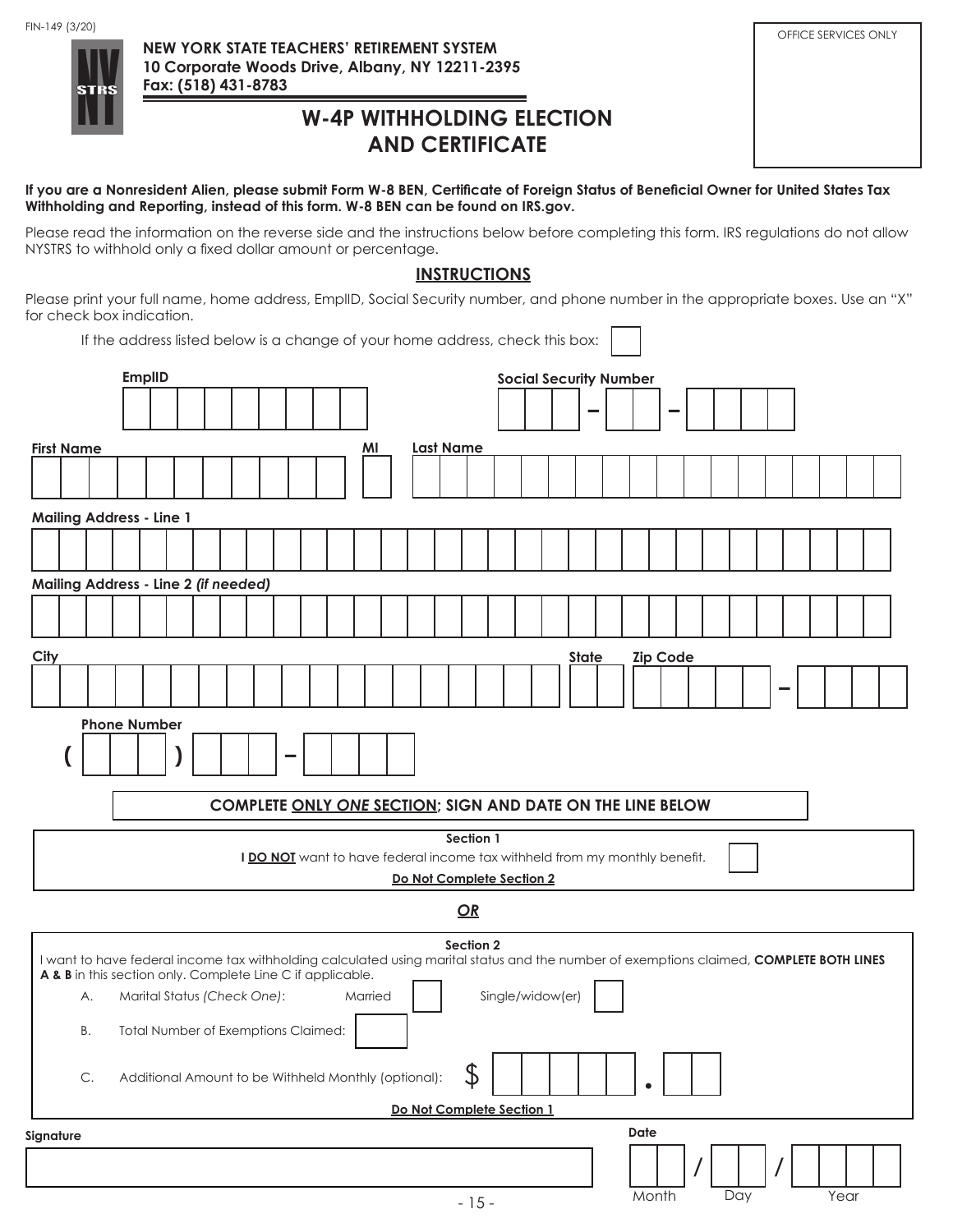Generally, the Retirement System should receive the *W-4P Withholding Election and Certificate* by the twelfth of the month that you want your withholding amount to change.

If your monthly benefit payment is currently being sent via Direct Deposit, the filing of the W-4P will not affect that process, just the amount transmitted into your account.

Any election you make will remain in effect until you change it. You may change your election at any time by using the "Tools" feature in your online MyNYSTRS account at NYSTRS.org or by requesting and filing another *W-4P Withholding Election and Certificate*.

If you do not submit a W-4P form, the System must withhold as if you are married claiming three withholding allowances.

IRS regulations on federal tax withholding for pension payments do not allow NYSTRS to withhold only a fixed dollar amount or a certain percentage. Your options for federal tax withholding on your pension are:

1. **Have no federal income tax withheld from your monthly benefit.** You would then be responsible for paying any taxes you may owe yourself directly to the IRS on a quarterly basis or when you file your tax return.

**Please note:** If you have too little tax withheld, you will generally owe tax when you file your tax return and may owe a penalty unless you make timely payments of estimated tax.

2. **Request that NYSTRS withhold the federal income tax based on your marital status and number of exemptions claimed.** If that does not result in enough tax being withheld, you may also request that an additional dollar amount be withheld on top of what NYSTRS calculates using federal tax tables. The tax tables are available on the Retirees page of our website (NYSTRS.org) under Taxes & Estate Planning.

We suggest you consult with a tax professional to determine which option is best for you.